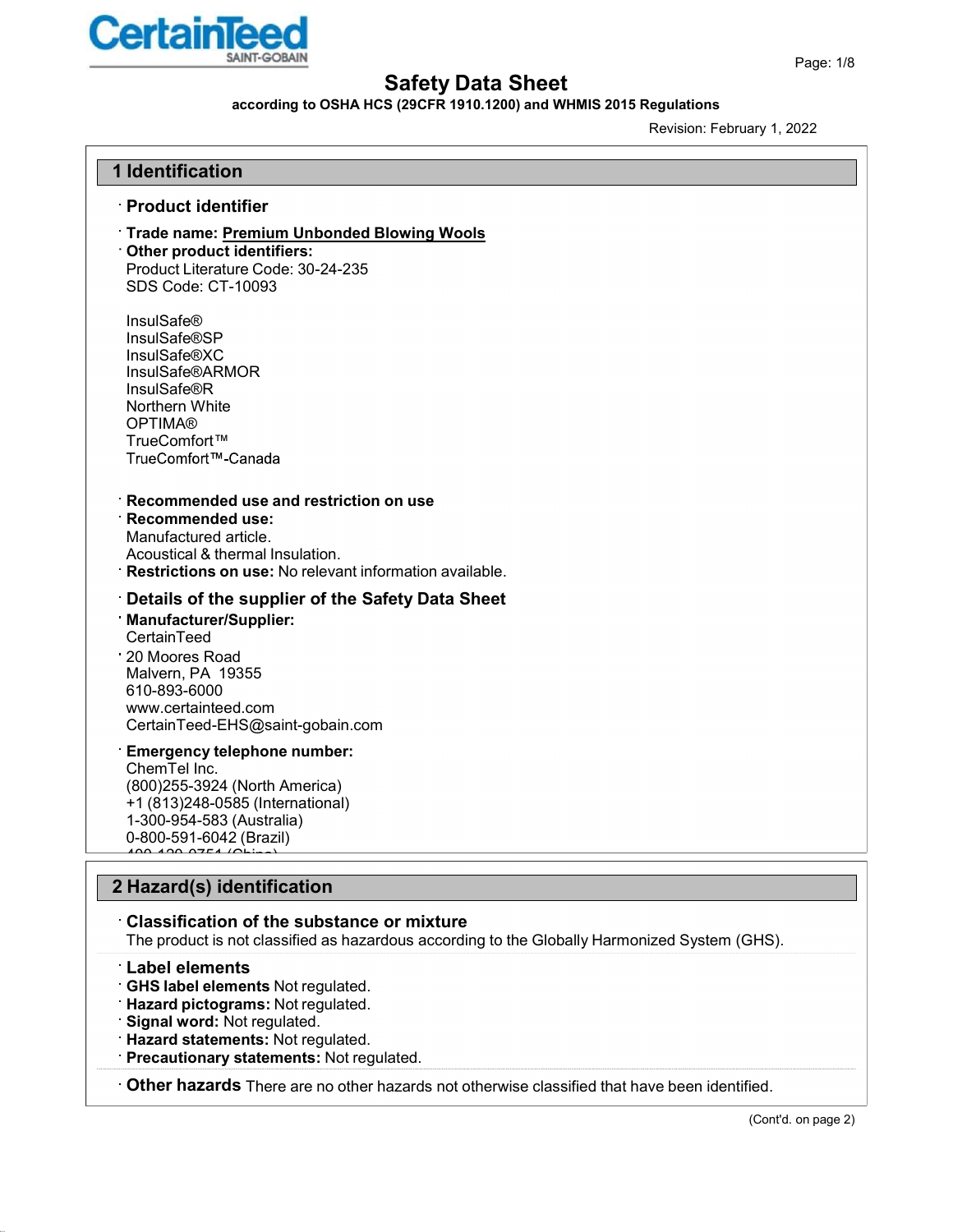according to OSHA HCS (29CFR 1910.1200) and WHMIS 2015 Regulations

Revision: June 17, 2019

#### Trade name: Premium Unbonded Blowing Wools

(Cont'd. of page 1)

### 3 Composition/information on ingredients

#### · Chemical characterization: Mixtures

#### · Components:

Non-biopersistent (biosoluble) glass fibers  $\sim$   $\sim$  99%

64742-65-0 Distillates (petroleum), solvent-dewaxed heavy paraffinic <2%

## Additional information:

For the listed ingredient(s), the identity and/or exact percentage(s) are being withheld as a trade secret.

#### 4 First-aid measures

Description of first aid measures

#### After inhalation:

Supply fresh air; consult doctor in case of complaints.

Provide oxygen treatment if affected person has difficulty breathing.

After skin contact:

Brush off loose particles from skin.

Wash with soap and water.

If skin irritation or rash occurs: Get medical advice/attention.

After eye contact:

Remove contact lenses if worn, if possible.

Rinse opened eye for several minutes under running water. If symptoms persist, consult a doctor.

After swallowing:

Unlikely route of exposure.

Rinse out mouth and then drink plenty of water.

Do not induce vomiting; immediately call for medical help.

Most important symptoms and effects, both acute and delayed: No relevant information available.

Indication of any immediate medical attention and special treatment needed: Treat symptomatically.

### 5 Fire-fighting measures

#### Extinguishing media

Suitable extinguishing agents:

The product is not flammable.

Use fire fighting measures that suit the environment.

For safety reasons unsuitable extinguishing agents: None.

Special hazards arising from the substance or mixture

Formation of toxic gases is possible during heating or in case of fire.

- Advice for firefighters
- Protective equipment:

Wear self-contained respiratory protective device.

### 6 Accidental release measures

Wear fully protective suit.<br>
• **· Accidental release measures**<br>
• Personal precautions, protective equipment and emergency procedures

(Cont'd. on page 3)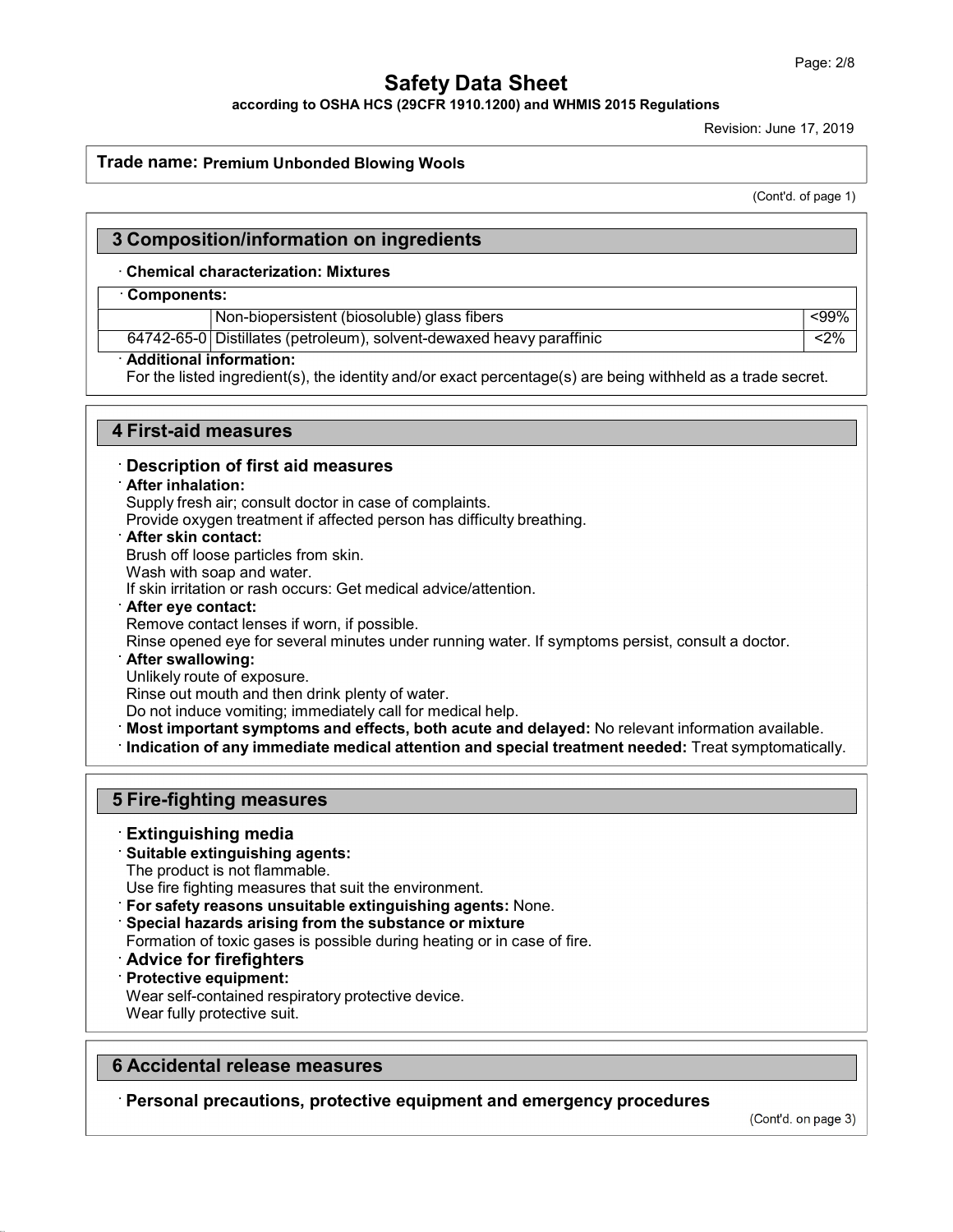according to OSHA HCS (29CFR 1910.1200) and WHMIS 2015 Regulations

Revision: June 17, 2019

#### Trade name: Premium Unbonded Blowing Wools

(Cont'd. of page 2)

Avoid formation of dust. Do not breathe dust.

· Environmental precautions No special measures required.

#### · Methods and material for containment and cleaning up

Sweep up and place into an appropriate container.

Send for recovery or disposal in suitable receptacles.

#### **Reference to other sections**

See Section 7 for information on safe handling.

See Section 8 for information on personal protection equipment.

See Section 13 for disposal information.

### 7 Handling and storage

#### Handling

Precautions for safe handling:

Prevent formation of dust. Avoid breathing dust.

- Conditions for safe storage, including any incompatibilities
- Requirements to be met by storerooms and receptacles:

Storage area should be dry and well-ventilated.

- Information about storage in one common storage facility: No relevant information available.
- Specific end use(s) No relevant information available.

## 8 Exposure controls/personal protection

#### · Control parameters

| Components with limit values that require monitoring at the workplace:                                                                             |  |  |
|----------------------------------------------------------------------------------------------------------------------------------------------------|--|--|
| Non-biopersistent (biosoluble) glass fibers                                                                                                        |  |  |
| $PEL (USA)$ 15 mg/m <sup>3</sup> TWA                                                                                                               |  |  |
| REL (USA) 3 fibers/cm <sup>3</sup> TWA (fibers with diameter $\leq$ 3.5 µm & length $\geq$ 10<br>µm.)5 mg/m <sup>3</sup> TWA (total fibrous glass) |  |  |
|                                                                                                                                                    |  |  |

#### · Exposure controls

### · General protective and hygienic measures:

Use good industrial hygiene practices in handling this material. Availability of eye wash fountains are recommended. Wash thoroughly with soap and water after handling and before eating, drinking or using tobacco.<br>Engineering controls:

Use general ventilation and use local exhaust where possible, in confined or enclosed spaces. Avoid spread of fiber glass dust.<br>**Breathing equipment:** 

A properly fitted NIOSH (American National Institute For Occupational Safety And Health) approved disposable N 95 series dust respirator such as type 3M 8210 (formerly 8710) or 3M 8271 (formerly 9900) respirator should be used under any dust environment or during a process that generates dusts. Use respiratory protection in accordance with the respiratory protection program of your company, local regulations and OSHA regulations under 29CFR 1910.134 Protection of hands:

(Cont'd. on page 4)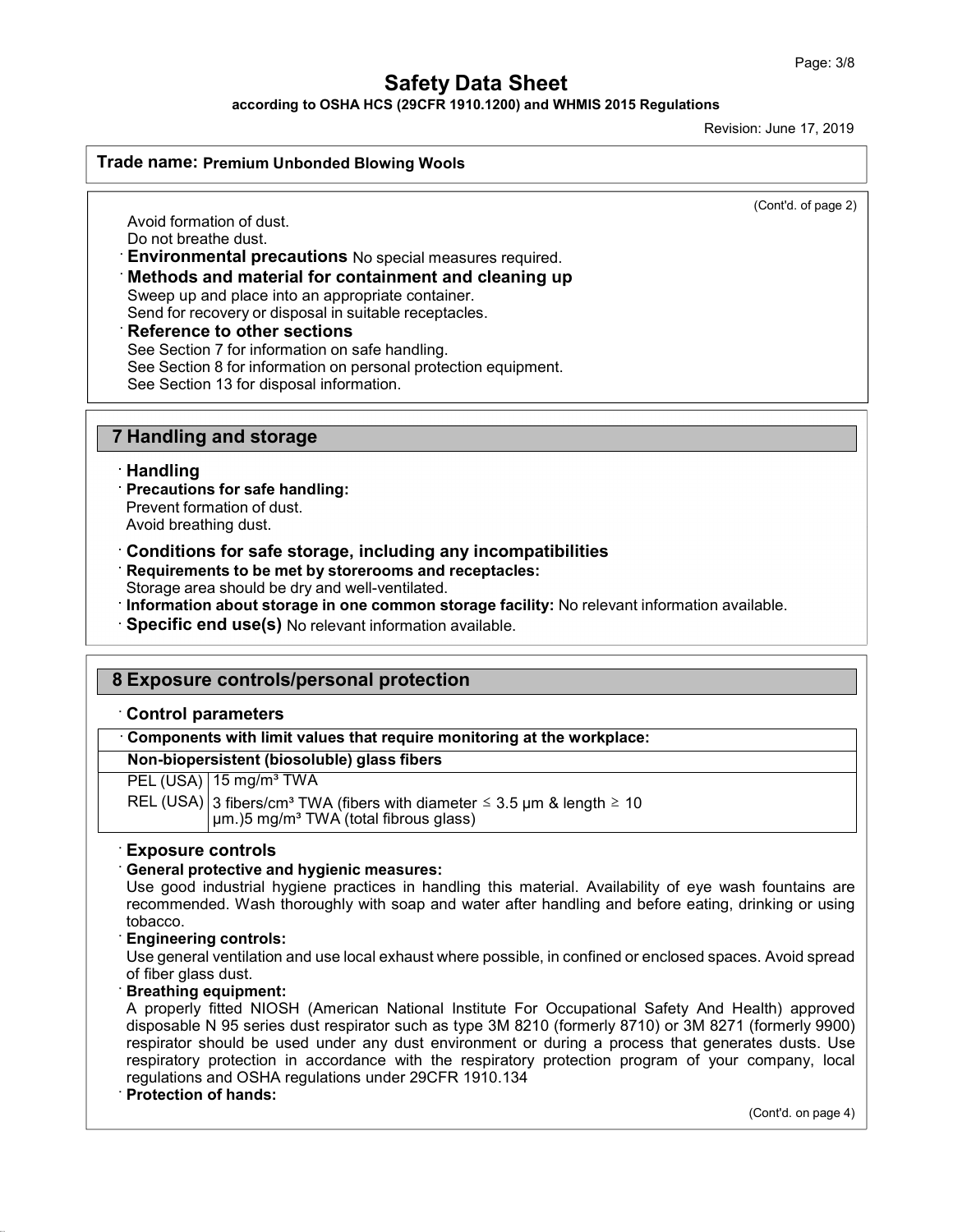according to OSHA HCS (29CFR 1910.1200) and WHMIS 2015 Regulations

Revision: June 17, 2019

#### Trade name: Premium Unbonded Blowing Wools

(Cont'd. of page 3)

Wear gloves for the protection against mechanical hazards according to OSHA and NIOSH rules. · Eye protection:

Safety glasses with side shields should be worn at a minimum. In dusty environments chemical goggles should be worn.

· Body protection:

Work clothing sufficient to prevent all skin contact should be worn, such as coveralls, long sleeves and cap.

#### · Limitation and supervision of exposure into the environment

Follow best practice for site management and disposal of waste. Controls should be engineered to prevent release to the environment, including procedures to prevent spills, atmospheric release and release to waterways.

· Risk management measures No relevant information available.

# 9 Physical and chemical properties

| Information on basic physical and chemical properties                                   |                                                                                   |  |
|-----------------------------------------------------------------------------------------|-----------------------------------------------------------------------------------|--|
| Appearance:<br>Form:<br>Color:<br>Odor:<br><b>Odor threshold:</b>                       | Solid<br>According to product specification<br>Not determined.<br>Not determined. |  |
| pH-value:<br><b>Melting point/Melting range:</b><br><b>Boiling point/Boiling range:</b> | Not applicable.<br>Not determined.<br>Not determined.                             |  |
| · Flash point:                                                                          | Not applicable.                                                                   |  |
| · Flammability (solid, gaseous):                                                        | Product is not flammable.                                                         |  |
| · Auto-ignition temperature:                                                            | Not determined.                                                                   |  |
| Decomposition temperature:                                                              | Not determined.                                                                   |  |
| Danger of explosion:                                                                    | Product does not present an explosion hazard.                                     |  |
| <b>Explosion limits</b><br>Lower:<br>Upper:<br><b>Oxidizing properties:</b>             | Not determined.<br>Not determined.<br>Non-oxidizing.                              |  |
| · Vapor pressure:                                                                       | Not applicable.                                                                   |  |
| · Density:<br><b>Relative density:</b><br>Vapor density:<br><b>Evaporation rate:</b>    | Not determined.<br>Not applicable.<br>Not applicable.                             |  |
| Solubility in / Miscibility with<br>Water:                                              | Insoluble.                                                                        |  |
| · Partition coefficient (n-octanol/water): Not determined.                              |                                                                                   |  |
| · Viscosity                                                                             |                                                                                   |  |
|                                                                                         | (Cont'd. on page 5)                                                               |  |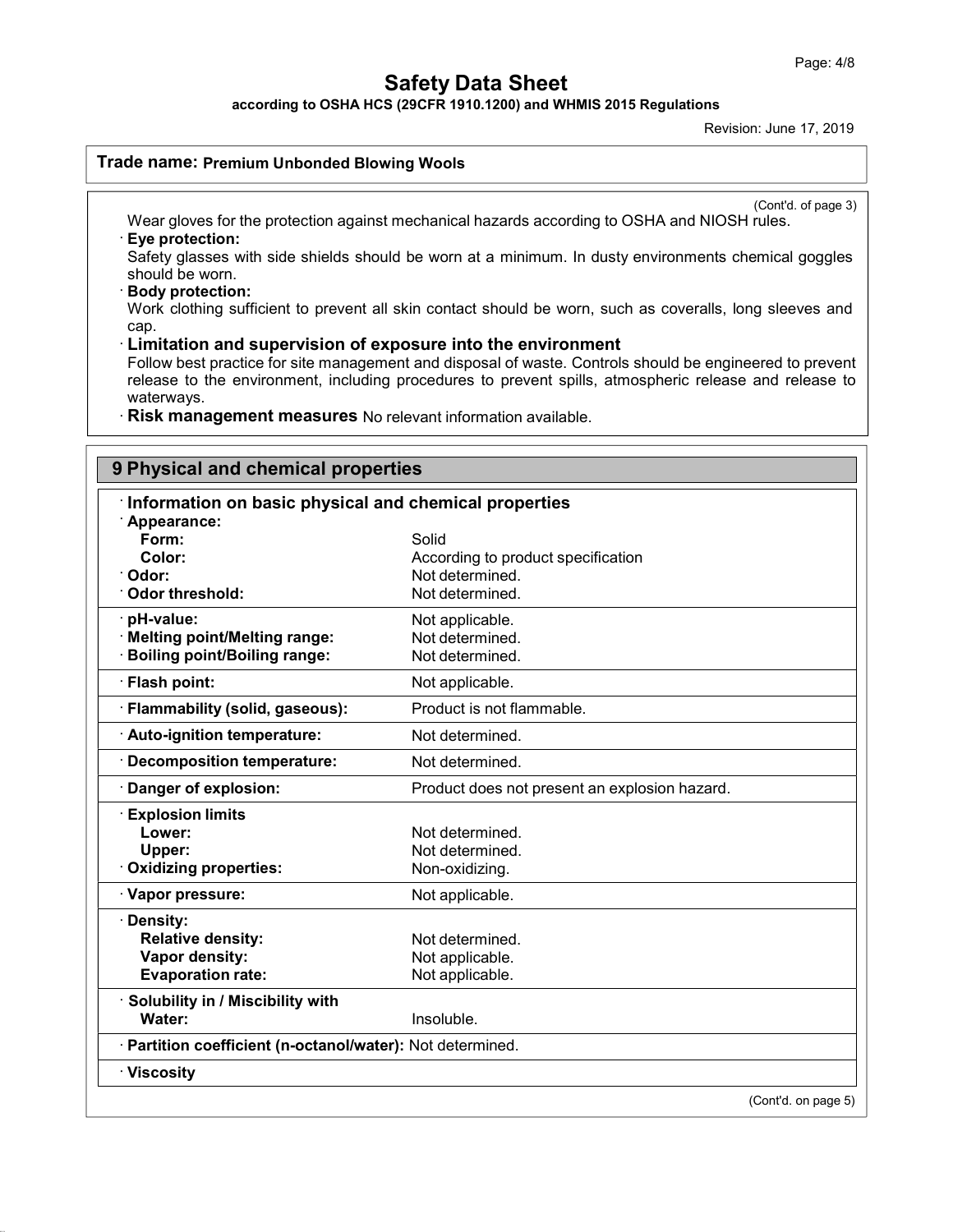according to OSHA HCS (29CFR 1910.1200) and WHMIS 2015 Regulations

Revision: June 17, 2019

Trade name: Premium Unbonded Blowing Wools

(Cont'd. of page 4)

**Dynamic:** Not applicable.<br> **Kinematic:** Not applicable.

Kinematic: Not applicable.<br>Chain information of the Notelevant information of the Notelevant information No relevant information available.

## 10 Stability and reactivity

**Reactivity:** The product is non-reactive under normal conditions of use, storage and transport.

Chemical stability: Stable under normal temperatures and pressures.

Thermal decomposition / conditions to be avoided:

No decomposition if used and stored according to specifications.

- Possibility of hazardous reactions Reacts with hydrogen fluoride / hydrofluoric acid.
- Conditions to avoid Avoid acids.
- **Incompatible materials** Strong acids

Hazardous decomposition products

Under fire conditions only:

Carbon monoxide and carbon dioxide

Nitrogen oxides (NOx)

## 11 Toxicological information · Information on toxicological effects · Acute toxicity: Based on available data, the classification criteria are not met. · LD/LC50 values that are relevant for classification: None. · Primary irritant effect: · On the skin: Based on available data, the classification criteria are not met. · On the eye: Based on available data, the classification criteria are not met. · Sensitization: Based on available data, the classification criteria are not met. · IARC (International Agency for Research on Cancer): Present in trace quantities. 123-91-1 1,4-dioxane 2B 75-07-0 acetaldehyde 2B **NTP (National Toxicology Program):** Present in trace quantities. 123-91-1 1,4-dioxane R 75-07-0 acetaldehyde R · OSHA-Ca (Occupational Safety & Health Administration): None of the ingredients are listed. Probable route(s) of exposure: Eye contact. Skin contact.<br>**Germ cell mutagenicity:** Based on available data, the classification criteria are not met. · Carcinogenicity: Based on available data, the classification criteria are not met. · Reproductive toxicity: Based on available data, the classification criteria are not met. · STOT-single exposure: Based on available data, the classification criteria are not met. · STOT-repeated exposure: Based on available data, the classification criteria are not met.

(Cont'd. on page 6)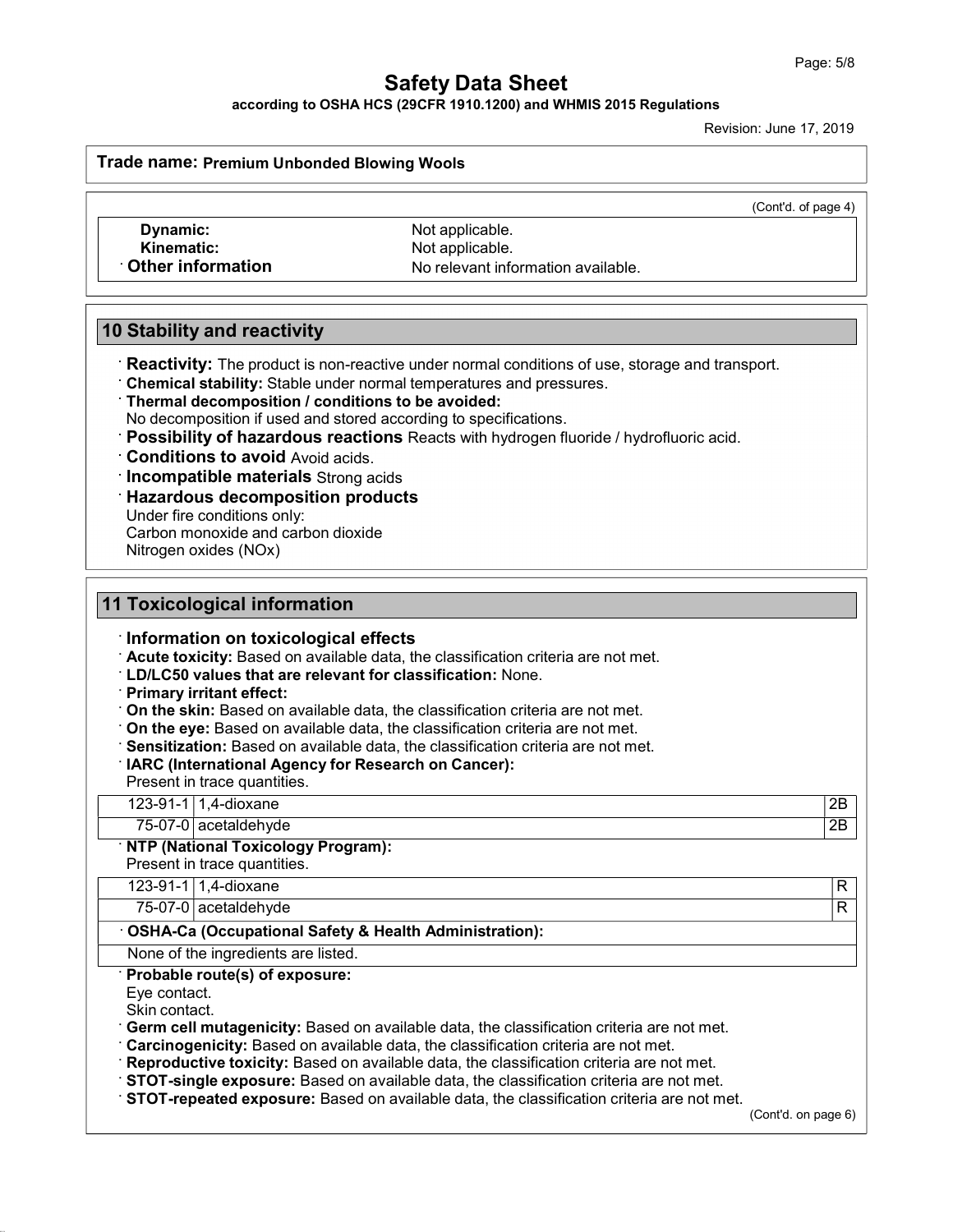according to OSHA HCS (29CFR 1910.1200) and WHMIS 2015 Regulations

Revision: June 17, 2019

#### Trade name: Premium Unbonded Blowing Wools

(Cont'd. of page 5)

· Aspiration hazard: Based on available data, the classification criteria are not met.

## 12 Ecological information

- **Toxicity**
- Aquatic toxicity No relevant information available.
- Persistence and degradability No relevant information available.
- Bioaccumulative potential: No relevant information available.
- Mobility in soil: No relevant information available.
- Other adverse effects No relevant information available.

## 13 Disposal considerations

### Waste treatment methods

Recommendation:

Smaller quantities can be disposed of with household waste.

The user of this material has the responsibility to dispose of unused material, residues and containers in compliance with all relevant local, state and federal laws and regulations regarding treatment, storage and disposal for hazardous and nonhazardous wastes.

#### Uncleaned packagings

Recommendation: Disposal must be made according to official regulations.

| <b>14 Transport information</b>                                                   |                 |
|-----------------------------------------------------------------------------------|-----------------|
| <b>UN-Number</b><br><b>DOT, ADR/RID/ADN, IMDG, IATA</b>                           | Not regulated.  |
| $\cdot$ UN proper shipping name<br>DOT, ADR/RID/ADN, IMDG, IATA                   | Not regulated.  |
| Transport hazard class(es)                                                        |                 |
| <b>DOT, ADR/RID/ADN, IMDG, IATA</b><br>∵Class                                     | Not regulated.  |
| · Packing group<br>DOT, ADR/RID/ADN, IMDG, IATA                                   | Not regulated.  |
| $\cdot$ Environmental hazards<br>Marine pollutant:                                | No.             |
| <b>Special precautions for user</b>                                               | Not applicable. |
| Transport in bulk according to Annex II of<br><b>MARPOL73/78 and the IBC Code</b> | Not applicable. |

(Cont'd. on page 7)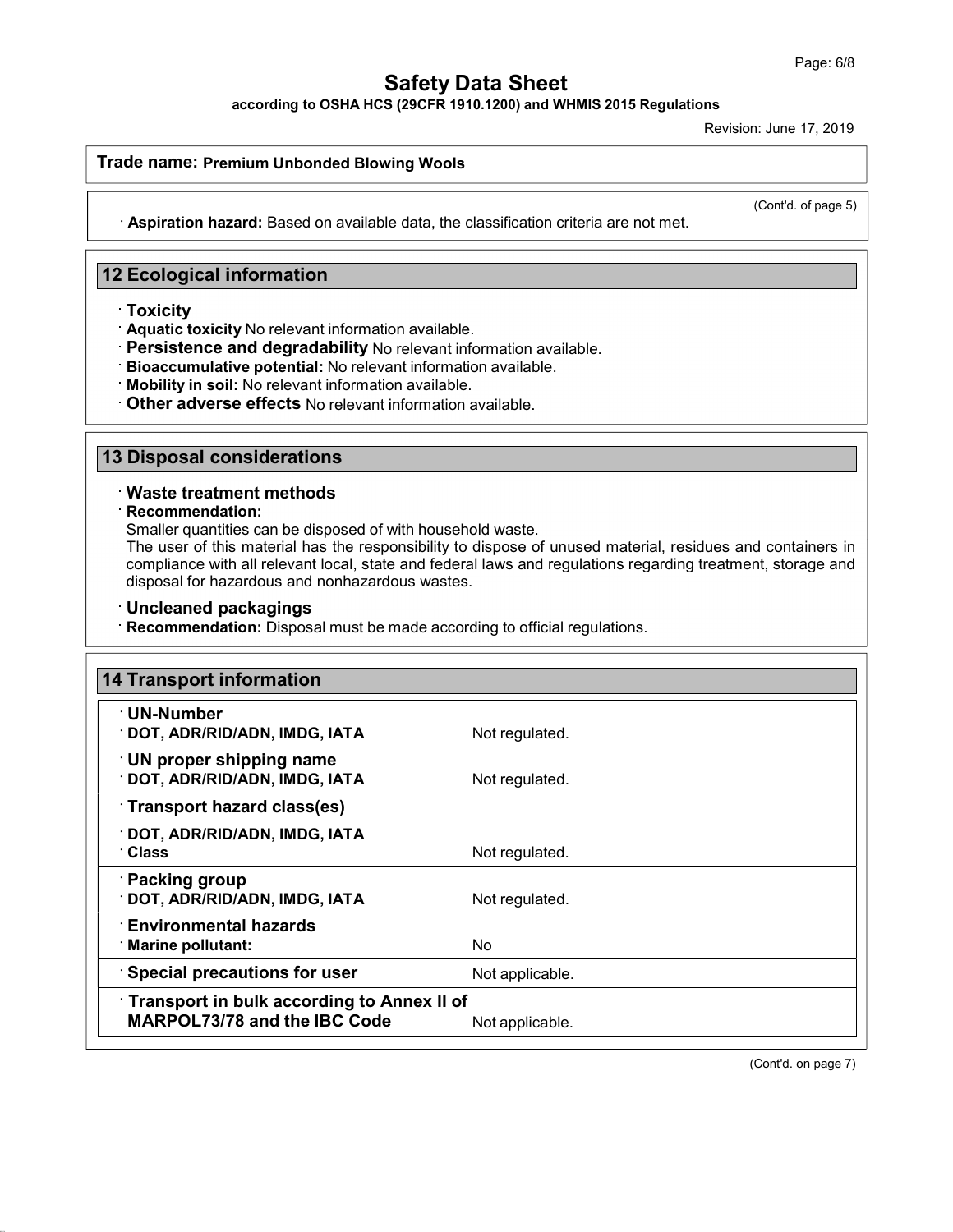according to OSHA HCS (29CFR 1910.1200) and WHMIS 2015 Regulations

Revision: June 17, 2019

## Trade name: Premium Unbonded Blowing Wools

(Cont'd. of page 6)

| mixture<br><b>SARA</b> | <b>United States (USA)</b>                                                                                                                                 |                                                   | Safety, health and environmental regulations/legislation specific for the substance or                                     |  |  |
|------------------------|------------------------------------------------------------------------------------------------------------------------------------------------------------|---------------------------------------------------|----------------------------------------------------------------------------------------------------------------------------|--|--|
|                        |                                                                                                                                                            | · Section 302 (extremely hazardous substances):   |                                                                                                                            |  |  |
|                        | None of the ingredients are listed.                                                                                                                        |                                                   |                                                                                                                            |  |  |
|                        |                                                                                                                                                            | · Section 355 (extremely hazardous substances):   |                                                                                                                            |  |  |
|                        | None of the ingredients are listed.                                                                                                                        |                                                   |                                                                                                                            |  |  |
|                        |                                                                                                                                                            | · Section 313 (Specific toxic chemical listings): |                                                                                                                            |  |  |
|                        | None of the ingredients are listed.                                                                                                                        |                                                   |                                                                                                                            |  |  |
|                        |                                                                                                                                                            | <b>TSCA (Toxic Substances Control Act)</b>        |                                                                                                                            |  |  |
|                        |                                                                                                                                                            | All ingredients are listed or exempt.             |                                                                                                                            |  |  |
|                        | 123-91-1 1,4-dioxane<br>75-07-0 acetaldehyde<br>None of the ingredients are listed.<br>None of the ingredients are listed.<br>Present in trace quantities. | Chemicals known to cause developmental toxicity:  | Chemicals known to cause developmental toxicity for females:<br>Chemicals known to cause developmental toxicity for males: |  |  |
|                        | 67-56-1 Methanol                                                                                                                                           |                                                   |                                                                                                                            |  |  |
|                        | 107-21-1 Ethylene glycol                                                                                                                                   |                                                   |                                                                                                                            |  |  |
|                        |                                                                                                                                                            | · EPA (Environmental Protection Agency):          |                                                                                                                            |  |  |
|                        | None of the ingredients are listed.                                                                                                                        |                                                   |                                                                                                                            |  |  |
|                        | Present in trace quantities.                                                                                                                               |                                                   | IARC (International Agency for Research on Cancer):                                                                        |  |  |
|                        | 123-91-1 1,4-dioxane                                                                                                                                       |                                                   |                                                                                                                            |  |  |
|                        | 75-07-0 acetaldehyde                                                                                                                                       |                                                   |                                                                                                                            |  |  |
|                        |                                                                                                                                                            | · Canadian Domestic Substances List (DSL):        |                                                                                                                            |  |  |

## 16 Other information

This information is based on our present knowledge. However, this shall not constitute a guarantee for any specific product features and shall not establish a legally valid contractual relationship. Revision: June 17, 2019

#### Disclaimer / Statement of Liability:

Reasonable care has been taken in the preparation of this information, but the supplier gives no warranty (Cont'd. on page 8)